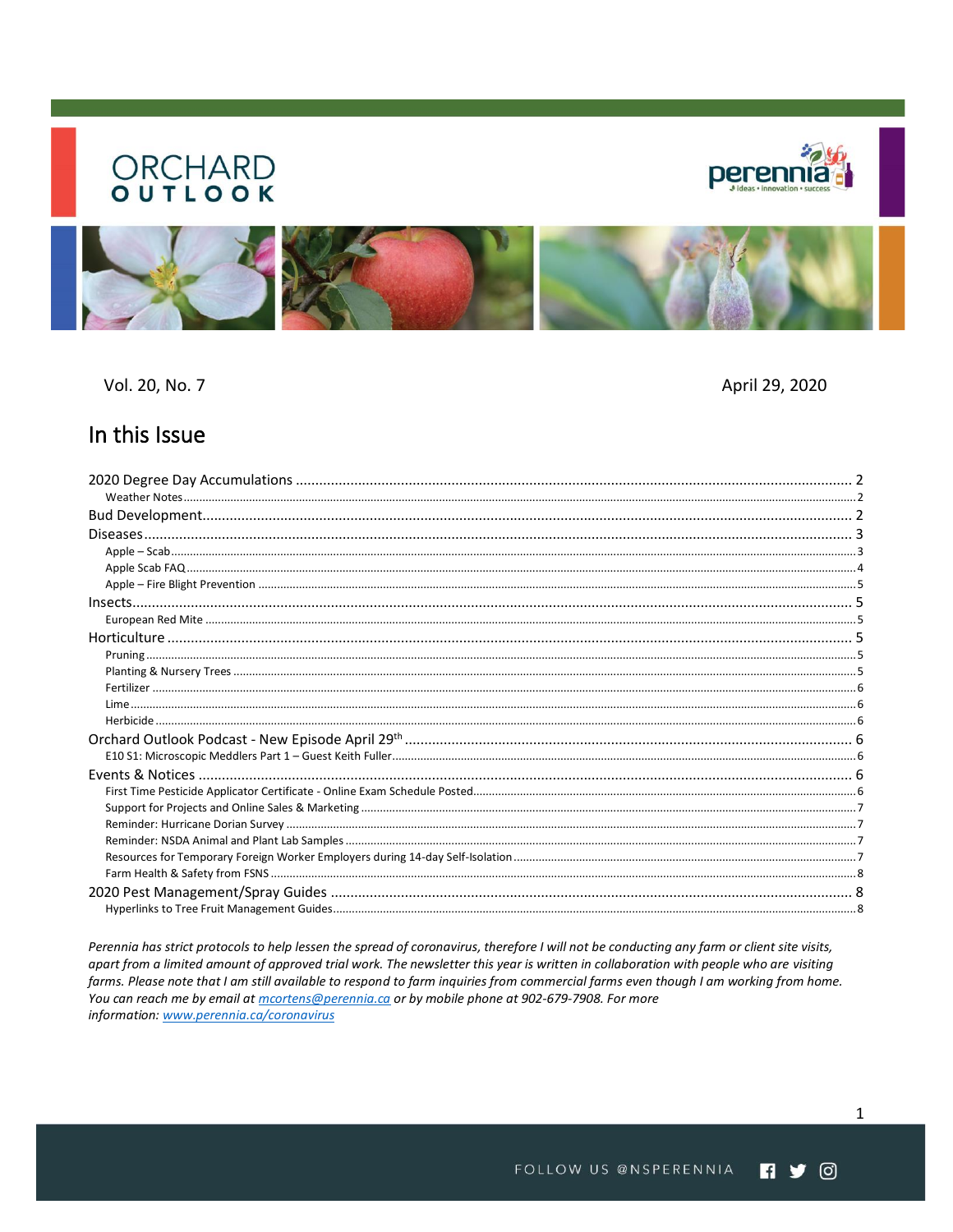# <span id="page-1-0"></span>2020 Degree Day Accumulations

Degree day accumulations (base 5°C for plant development) from March 1<sup>st</sup> to April 27<sup>th</sup> show that 2020 is still below the 5- and 10-year averages (Figure 1). If the seasonal forecast is correct then we will gain some heat soon.



Base 10 degree days from 1-Mar to 27-Apr; 2003 to 2020



Figure 1: Heating degree day accumulations for plant (above 5°C) and insect (above 10°C) development from March 1st to April 27<sup>th</sup> for the past 17 seasons. Provided by Jeff Franklin (AAFC).

- Approximately 30% less plant development heat units compared to the 5-year average, and 42% less compared to the 10-year average.
- Approximately 42% less plant development heat units compared to 2019, and 24% less compared with 2018.
- Approximately 68% less insect development heat units compared to the 5-year average, and 75% less compared to the 10-year average.

#### <span id="page-1-1"></span>**Weather Notes**

- Precipitation is still below average, but a few rainfall events are capable of bringing significant rain.
- The soil temperature rose to 7°C on the weekend but may have retreated in recent cold temperatures.
- After a frost, wait for frost to leave the plant tissues before running a sprayer through the orchard.

# <span id="page-1-2"></span>Bud Development

| Location                      | <b>Variety</b>  | <b>Current Stage</b>                       |  |
|-------------------------------|-----------------|--------------------------------------------|--|
| Middle Dyke Rd,               | Idared          | Late green tip to $\frac{1}{4}$ inch green |  |
| Kentville                     | <b>McIntosh</b> | Green tip                                  |  |
| <b>Kentville Research and</b> | Gala            | Late green tip to $\frac{1}{4}$ inch green |  |
| <b>Development Centre</b>     | Honeycrisp      | Early green tip                            |  |
|                               | Pear            | Swollen bud                                |  |
|                               | Sweet Cherry    | Early swollen bud                          |  |
| Canard                        | McIntosh        | Green tip                                  |  |
|                               | Plums           | <b>Bud burst</b>                           |  |
| <b>Port Williams</b>          | Gravenstein     | Green tip                                  |  |

Information courtesy of Erika Bent, Bill Craig, and Kim Hiltz on April 28-29, 2020.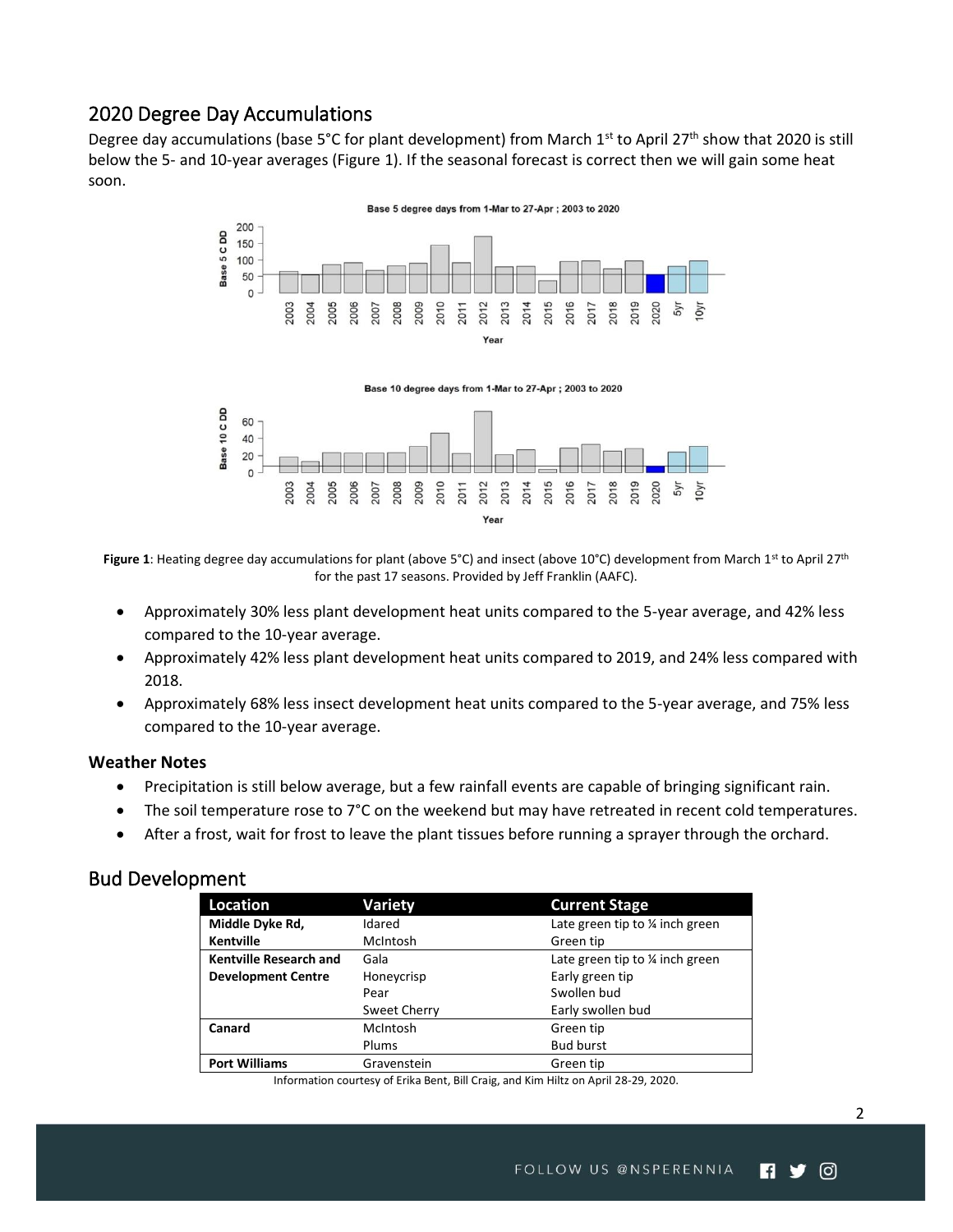

**Figure 2:** Gala at green tip to ¼ inch green at KRDC by Kim (left). Honeycrisp at early green tip at KRDC by Michelle (Middle). McIntosh at green tip in Canard by Erika (Right).

# <span id="page-2-0"></span>**Diseases**

#### <span id="page-2-1"></span>**Apple – Scab**

Table 1: Apple scab infection events at the Kentville Research Station from April 23<sup>rd</sup> to April 29<sup>th</sup>, based on the Modified Mills Table.

| No.                   | Start of<br>wetting | End of<br>wetting | <b>Infection</b><br>period<br>(hrs) | Average<br>Temp<br>(°C)                                                                                    | Rainfall (mm)  | <b>Type (Primary</b><br>or Secondary) | Ascospore<br>maturity* | <b>Notes</b>     |  |
|-----------------------|---------------------|-------------------|-------------------------------------|------------------------------------------------------------------------------------------------------------|----------------|---------------------------------------|------------------------|------------------|--|
|                       | Monday,             | Wednesday,        | 52.5                                | 2.8                                                                                                        | 33.7           | $Primary -$                           | 1.5%                   | Wetting began    |  |
|                       | April 27 at         | April 29 at       |                                     |                                                                                                            | (Wolfville 45) | Light                                 |                        | in the dark, so  |  |
|                       | 12:30 AM            | 10:00 AM          |                                     |                                                                                                            |                |                                       |                        | ascospore        |  |
|                       |                     |                   |                                     |                                                                                                            |                | Light = $41$ hrs,                     |                        | release and the  |  |
|                       |                     |                   |                                     |                                                                                                            |                | moderate $= 55$                       |                        | infection period |  |
|                       |                     |                   |                                     |                                                                                                            |                | hrs, heavy $=$                        |                        | started at 6:00  |  |
|                       |                     |                   |                                     |                                                                                                            |                | 68 hrs                                |                        | am sunrise.      |  |
| Short Term Forecast** |                     |                   |                                     | Continue to reapply fungicide protection. Monitor the forecast for Friday,                                 |                |                                       |                        |                  |  |
|                       |                     |                   |                                     | May 1 <sup>st</sup> and 2 <sup>nd</sup> . Ascospores are expected to mature to 3% by May 1 <sup>st</sup> . |                |                                       |                        |                  |  |

\*Assuming a green tip date of Tuesday, April 21<sup>st</sup>. Please use this as a guide because microclimates will cause conditions to vary on individual farms. \*\* All forecasts are estimates. Observe forecasts daily for more accurate predictions.

Note: The environmental conditions for an apple scab infection are listed in the Modified Mills Table found in the **Supplement to the Orchard Outlook**.

ම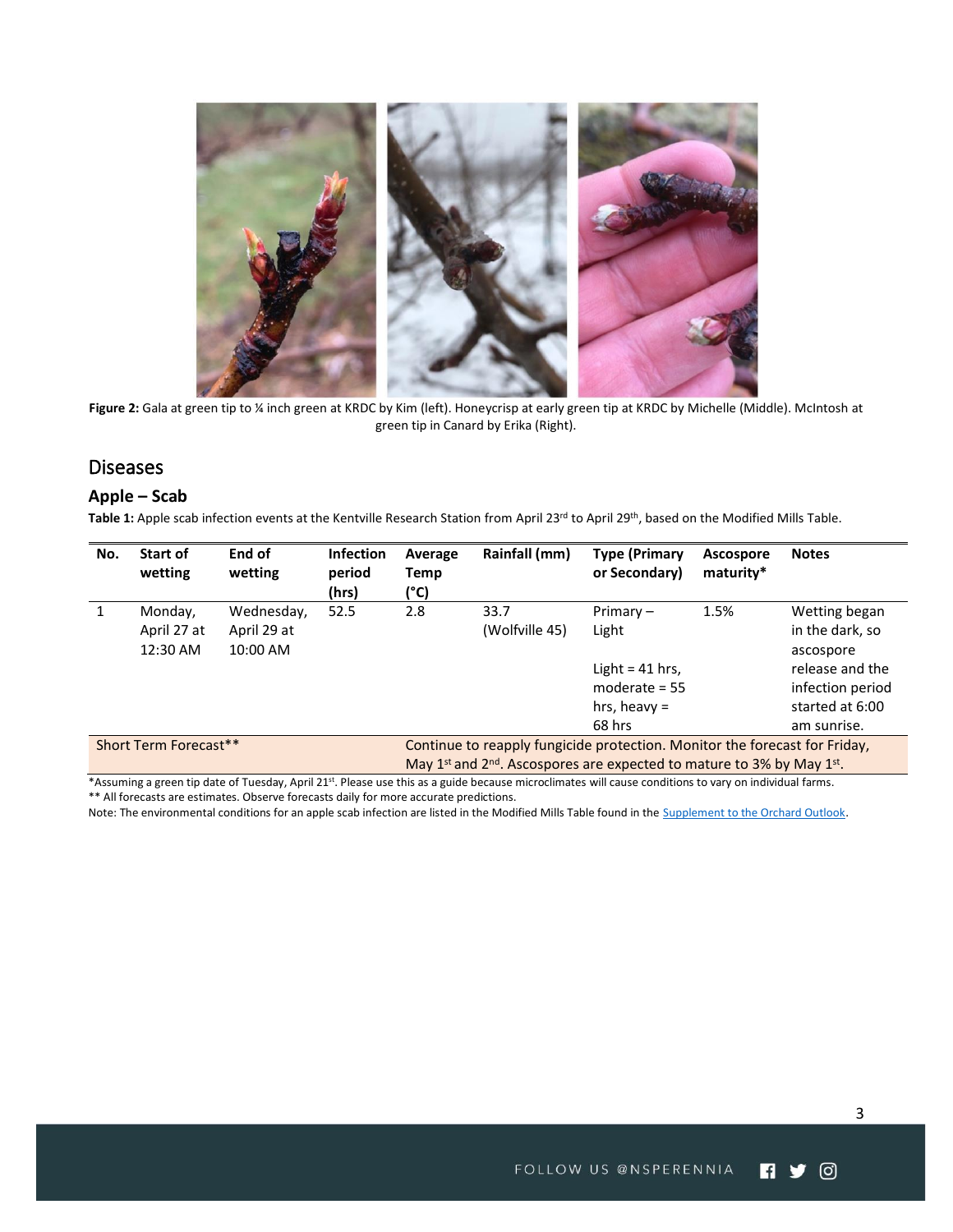Recommendations:

- Rainfall happened prior to snowfall so rain caused ascospores to discharge from the leaf litter. Even though the rain turned to snow, infections were already developing. Snow kept the leaves wet and contributed to the leaf wetness period required for an infection event according to the modified Mills table.
- Significant rainfall is forecast for May 1<sup>st</sup> to 2<sup>nd</sup>. Reapply fungicide protection on a 7-day interval, with a shorter interval after wet weather (cumulative 1-2" rain) or rapid tissue growth.
- Always tank mix single site fungicides with a group M for resistance management. Scala cannot be used post-bloom and works best in cooler spring temperatures.
- Early in the season, there is no need to control powdery mildew so products with activity on powdery mildew can be saved for application at half inch green.
- If you plan to use oil for European Red Mite control, Captan should be avoided within 7-14 days of an oil application.
- Note that the new captan containing product Maestro 80 WSP has re-entry periods that differ depending on the orchard density and activity (anywhere from 2-24 days).

# <span id="page-3-0"></span>**Apple Scab FAQ**

*Contributed by Dr. Sajid Rehman, Plant Pathologist at Perennia*

#### **Q. What weather factors cause ascospores to mature in the spring?**

A. Pseudothecia form about 4 weeks after leaves fall and they mature in late winter or early spring, culminating into asci and ascospores. Moisture acts as a catalyst in ascospore development and the optimum range for ascospore maturation is 16-18 ˚C. The beginning of ascospore maturity coincides with bud break.

#### **Q. When are ascospores ejected?**

A. During the early spring, when rainfall contacts the overwintered leaves on the orchard floor it causes the asci to be discharged forcibly. Sunlight activates the discharge mechanism so most spores are released during daylight hours. A temperature of less than 10 ˚C slows down ascospore release. The peak period of ascospore discharge is between the pink and the full-bloom stages of bud development.

#### **Q. How far do ascospores travel?**

After ascospores are discharged they are disseminated further by wind. Most spores travel a distance of only a few meters and stay within a block. But estimates say up to 10% of spores can be transported beyond the crop boundary and up to 200 m from the source. There is no question that apple scab is present throughout the leaf litter of local orchards – serving as many sources.

#### **Q. Why does temperature and moisture relate to infection potential?**

For an infection to occur, leaves must stay wet for the length of time it takes an ascospore to germinate and penetrate the leaf cuticle. Temperature will affect the rate of germination, so at warm temperatures the spore germinates quickly and can cause infection at relatively shorter duration of leaf wetness.

#### **Q. How can apple scab infections happen in the summer after primary infections are done?**

Following initial ascospore infection, conidia develop on the leaf surface as lesions. Conidia are the principal inoculum involved in disease buildup during the summer. They are disseminated by rain splashes and wind to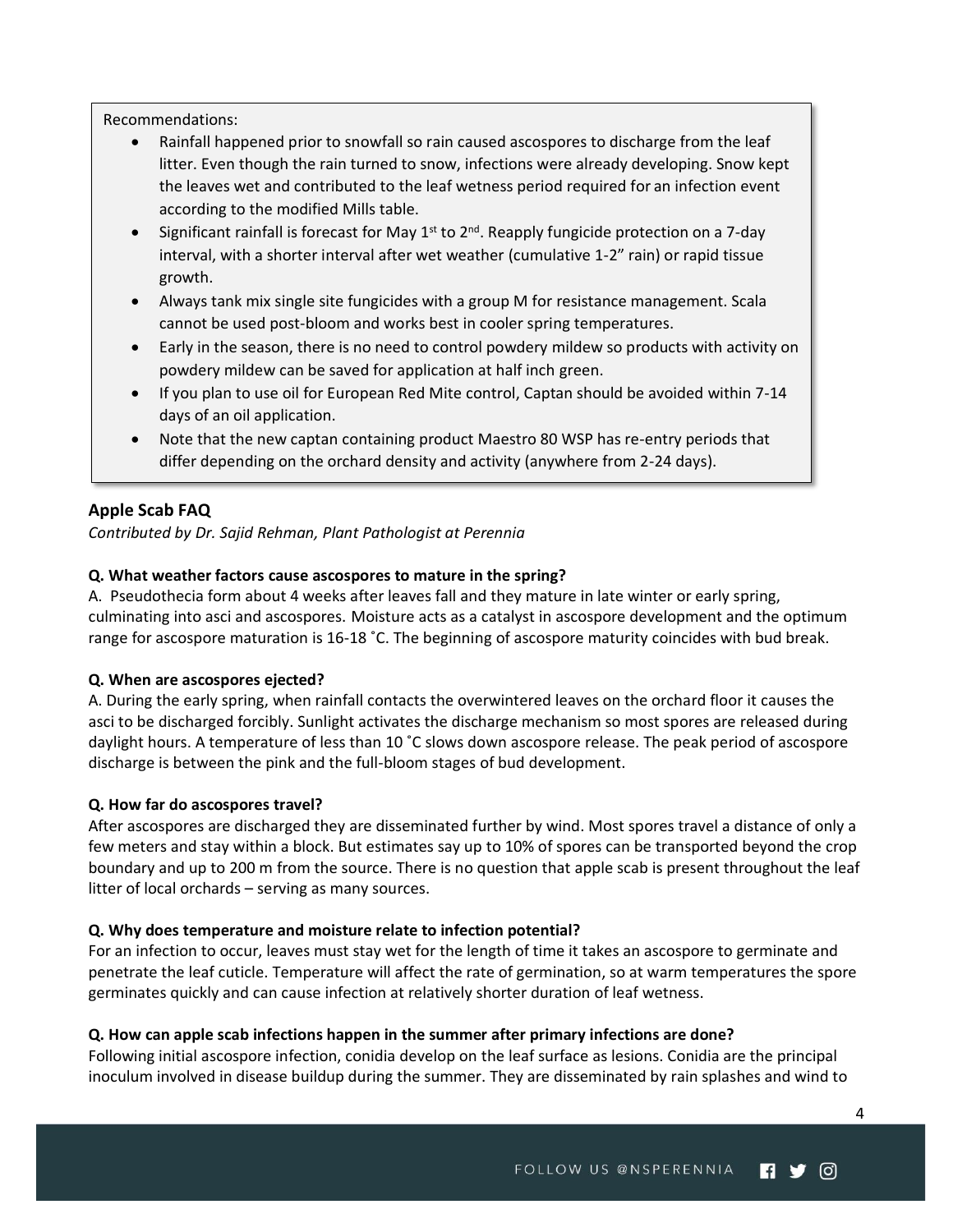new leaves, fruits or twigs. The infection cycle by conidia can be repeated many times, known as secondary infections.

#### <span id="page-4-0"></span>**Apple – Fire Blight Prevention**

#### Recommendations:

- **Post-tropical storm Dorian was a fire blight trauma event in early September 2019. Consider that you may have undiscovered fire blight infections in the orchard. A copper application this year is highly recommended as a precaution. There have been reports of fire blight following Dorian.**
- If you're short on operators, pick specific blocks for copper because it's time consuming to get good coverage.
- A copper application is recommended when buds have reached green tip. A fixed copper product such as Copper Spray Fungicide (50% copper oxychloride) is recommended because it is resistant to being washed off by rain. Cumulative rainfall of 100 mm will wash away most of the product, which is why it is applied no earlier than green tip. If applied later than green tip, residues that persist on fruitlets can cause russeting.
- Copper can be applied as a tank mix with 0.5% by volume (5 L in 1000 L) dormant oil to increase adherence. Apply in a high water volume to cover plant surfaces. Do not use dormant oil within 14 days of Captan or within 48 hours of freezing temperature. A half rate of an EBDC can be included as extra protection for apple scab.

# <span id="page-4-1"></span>Insects

# <span id="page-4-2"></span>**European Red Mite**

To be most effective, oil application for ERM should be targeted closer to egg hatch – around tight cluster and before pink. Avoid oil if freezing temperatures will occur within 48 hrs. This Wednesday night is expected to reach freezing temperatures.

# <span id="page-4-3"></span>**Horticulture**

# <span id="page-4-4"></span>**Pruning**

- Ensure that youngest blocks are pruned first to ensure growth is directed into desirable leader and terminal extension.
- Large thinning-out cuts will reduce the most bud load in the least amount of time.
- Mature blocks can be pruned later and are best when pruned prior to bloom. However, with the labour shortage this year summer pruning might be a good option to consider.

# <span id="page-4-5"></span>**Planting & Nursery Trees**

- Trees should not be planted in waterlogged soil. Newly planted trees should be pruned for tree structure and supported as early as possible after planting.
- For a high value crop like apple, always consider tile drainage. Evaluate the landscape for pooling water and poor plant growth to use the information when you arrange for tile drainage.
- Remember to **document the quality of your nursery trees** with pictures and notes. Did trees dry out? Any signs of disease (cankers, crown gall)? How do the roots look (rinse and take a photo)? Record the date of planting. An issue that shows up after planting is much easier to diagnose with this information.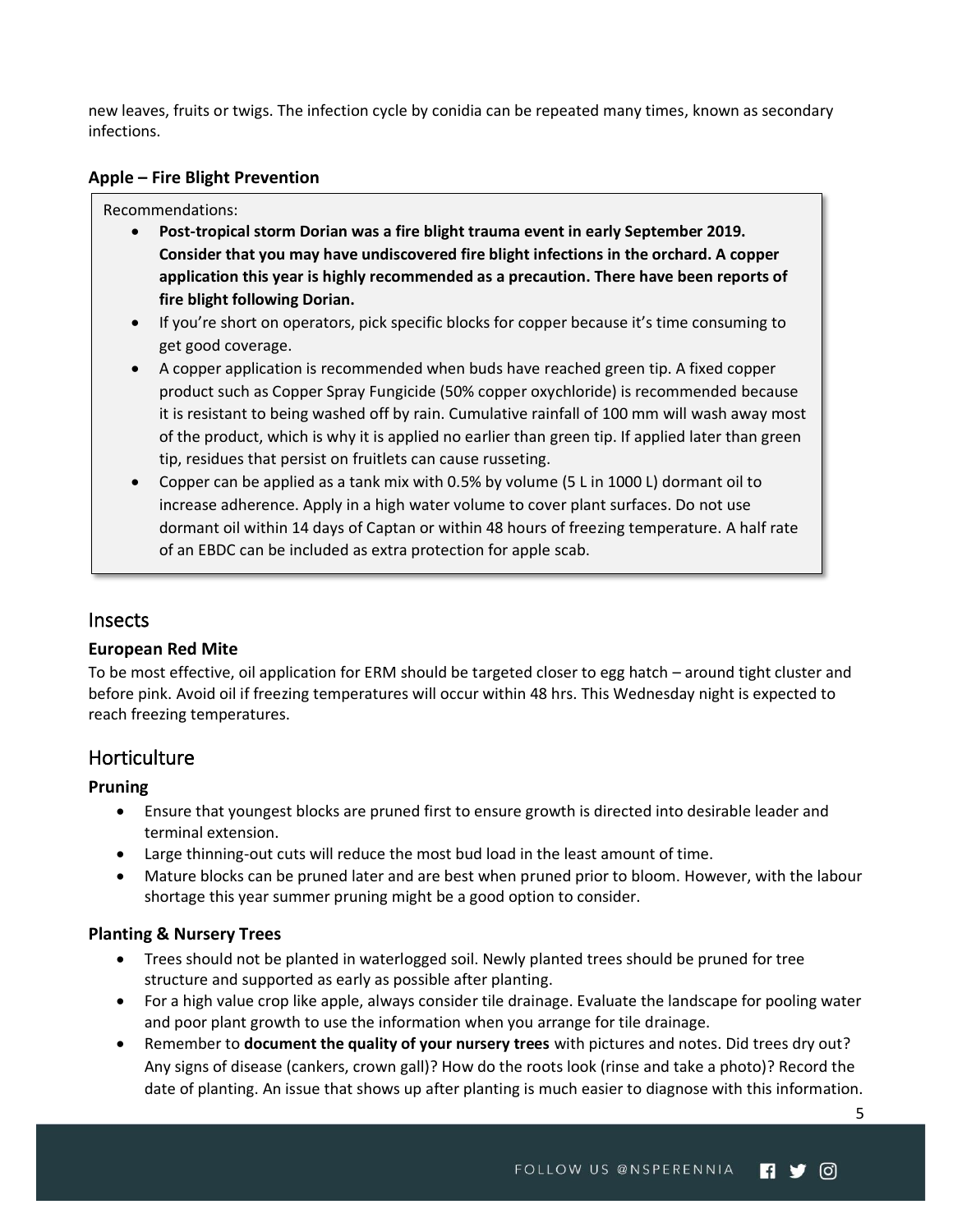# <span id="page-5-0"></span>**Fertilizer**

• Bud break to bloom is the ideal time for granular fertilizer application to maximize tree growth.

#### <span id="page-5-1"></span>**Lime**

• Lime applied in spring works best when applied as soon as possible to get the product working in the top layer of soil. Surface applied lime will take a number of years to adjust pH of the soil profile so it is best to apply annually or biannually where needed. If soil testing for pH, measure during the same time each year as pH can change over the growing season. The provincial [limestone trucking assistance](https://novascotia.ca/programs/limestone-trucking-assistance/) program is open.

## <span id="page-5-2"></span>**Herbicide**

- Studies have shown maintaining weed free strips from bud break to 30-days after full bloom has the greatest impact on tree growth and yield. Timely herbicide application will ensure you make the most of the weed free window.
- Residual herbicides such as Chateau, Alion, and others offer a much longer weed control period than post-emergent products such as Ignite and Glyphosate.
	- $\circ$  Chateau should not be applied after budbreak unless application equipment is shielded to prevent crop injury. Always follow label directions. Note that residual herbicides can damage single tree replacements.
- Use caution when applying Sandea to young trees and follow label directions.

# <span id="page-5-3"></span>Orchard Outlook Podcast - New Episode April 29<sup>th</sup>

# <span id="page-5-4"></span>**E10 S1: Microscopic Meddlers Part 1 – Guest Keith Fuller**



Keith Fuller is a soil research scientist with Agriculture and Agri-Food Canada based out of Nova Scotia. He is a familiar face in our local apple industry, fascinated with soil, and currently involved in a project on replant disease.

Keith describes why digging for facts is better than jumping to conclusions – because replant disease acts in concert with adverse soil properties. Learn how to modify the soil in a replant situation and have your questions answered about soil fumigation. You can listen wherever you get your podcasts or on our website: [www.perennia.ca/learning/podcast](http://www.perennia.ca/learning/podcast)

# <span id="page-5-5"></span>Events & Notices

# <span id="page-5-6"></span>**First Time Pesticide Applicator Certificate - Online Exam Schedule Posted**

If you need pesticide applicator certification between April 30 and June 30, please register for one of the online exam-writing sessions listed below by submitting an 'Application for Pesticide Certificate'. There are no fees for pesticide certification. This will be a revised single exam with 50 questions, instead of separate exams for Core and Category. Please review the Core and Category manuals before writing the exam. It is valid for only 1 year. View the schedule here:<https://www.novascotia.ca/nse/pests/docs/Pesticide-exam-schedule.pdf>

Renewal of pesticide certificate of qualification: If your pesticide certificate expires between December 1, 2019 and June 30, 2020, you can operate under it for an additional year without renewing. Many certified applicators choose to take education credits rather than write the pesticide exam, but there has been limited opportunity to do that since December, so this option is being offered instead. If you have any questions about how pesticide certification will work this year, please call your local Environment

Office[:https://novascotia.ca/nse/dept/regional-office-locations.asp](https://novascotia.ca/nse/dept/regional-office-locations.asp) or email [ICE@novascotia.ca](mailto:ICE@novascotia.ca) .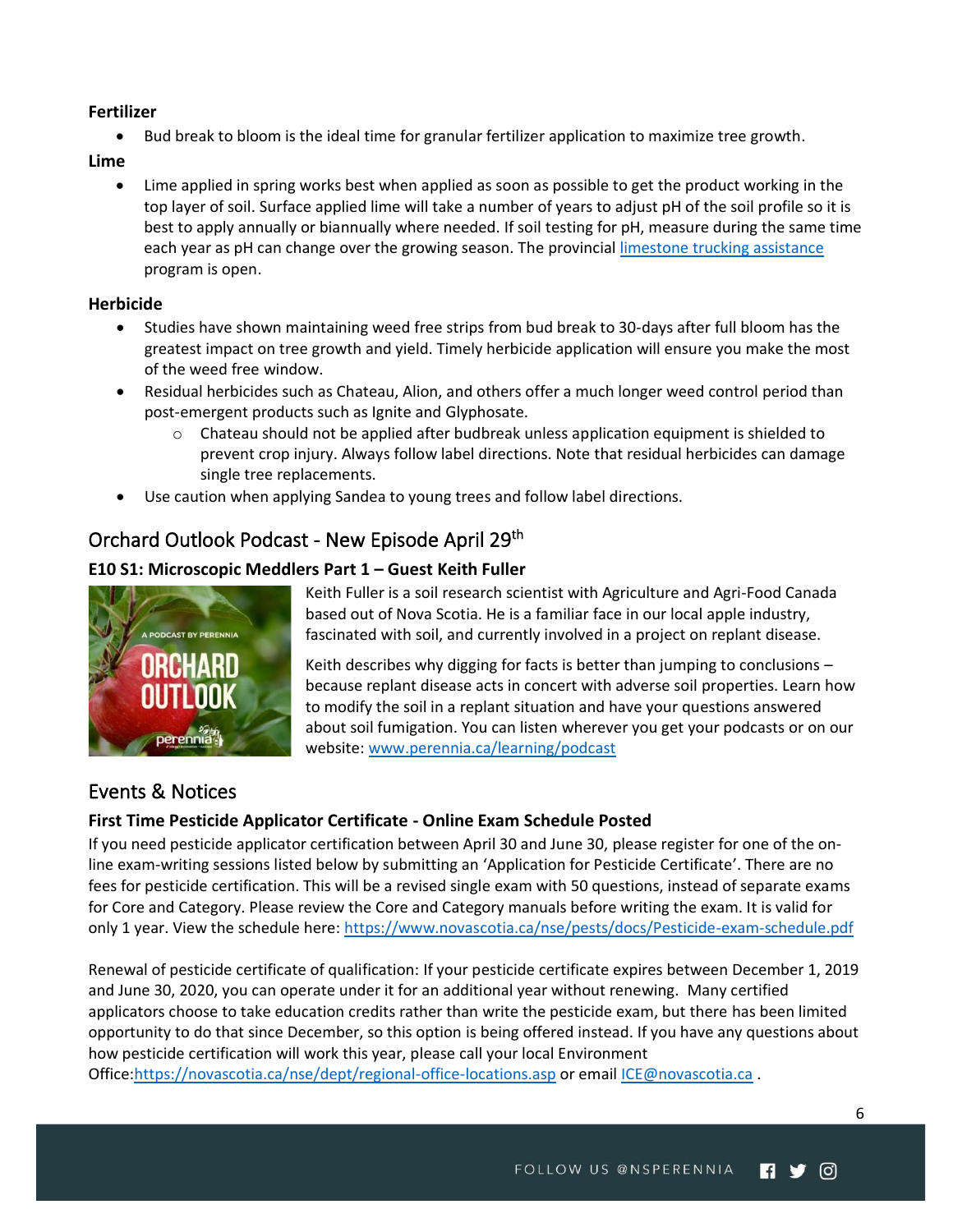## <span id="page-6-0"></span>**Support for Projects and Online Sales & Marketing**

Rachel Brighton and Nicole Burkhard, Business Development Officers, are available for assistance with programs in the department and can link to external funding partners if you are considering projects in the future. Also if you are looking for help with business planning, please contact them at your convenience. Nicole is hosting a virtual 'Office Hours' session weekly every Wednesday from 10-11 am to answer your questions about online sales and marketing. If you want to join or make an appointment at a different time please contact Nicole.

- o Rachel Brighton [Rachel.Brighton@novascotia.ca](mailto:Rachel.Brighton@novascotia.ca) or 902-247-4350
- o Nicole Burkhard [nicole.burkhard@novascotia.ca](mailto:nicole.burkhard@novascotia.ca) or 902-532-8775

#### <span id="page-6-1"></span>**Reminder: Hurricane Dorian Survey**

The Nova Scotia Department of Agriculture invites you to fill out the following survey: *Hurricane Dorian Impact on Nova Scotia Agriculture on September 7-8, 2019*. The purpose of the survey is to examine the crop loss and extraordinary costs incurred as a direct result of Hurricane Dorian to Nova Scotia farms. It is important that *only* Hurricane Dorian related information is included in this survey. The intended respondents for this survey are Nova Scotia agricultural producers. If you have questions, please contact [prm@novascotia.ca.](mailto:prm@novascotia.ca) The survey will take approximately 15-20 minutes to complete and can be filled out via the attached fillable PDF, or online at: [http://surveys.gov.ns.ca/TakeSurvey.aspx?SurveyID=882M5690.](http://surveys.gov.ns.ca/TakeSurvey.aspx?SurveyID=882M5690) The survey is open from April 10 to May 1, 2020.

#### <span id="page-6-2"></span>**Reminder: NSDA Animal and Plant Lab Samples**

In response to the ongoing COVID-19 pandemic, the agri-food industry is recognized in Nova Scotia as an essential service. To ensure quality crop yields and environmental protection, the NSDA Animal and Plant Lab will be providing soil and water testing to Registered Farms during these critical times moving into the 2020 growing season. Please limit the number of samples submitted at one time to those required for this planting season so that we can prioritize our services.

Please Note: In order to follow public health orders to promote social distancing and minimize people in our buildings, all soil samples must be submitted to the lab using a **courier service**. Samples must be shipped to: Laboratory Services 176 College Road Truro, NS B2N 2P3

For public health and safety reasons there will be a minimal number of staff on-site working and following social distancing protocols. For this reason, turnaround times may be delayed. Soil samples will be accepted effective April 6, 2020 with testing scheduled to begin the week of April 14, 2020. Please contact the laboratory with any questions: Email: [LabServices@novascotia.ca](mailto:LabServices@novascotia.ca) or Phone: 902-893-6565.

#### <span id="page-6-3"></span>**Resources for Temporary Foreign Worker Employers during 14-day Self-Isolation**

The NSFA has created a webpage to provide the relevant legislation, guidance documents and supporting resources for employers of Temporary Foreign Workers (TFWs) in Nova Scotia. There are federal and provincial requirements. It is essential that employers understand their responsibilities regarding TFWs. On this page there is contact information if you have questions. Visit<https://nsfa-fane.ca/covid-19/tfw/>